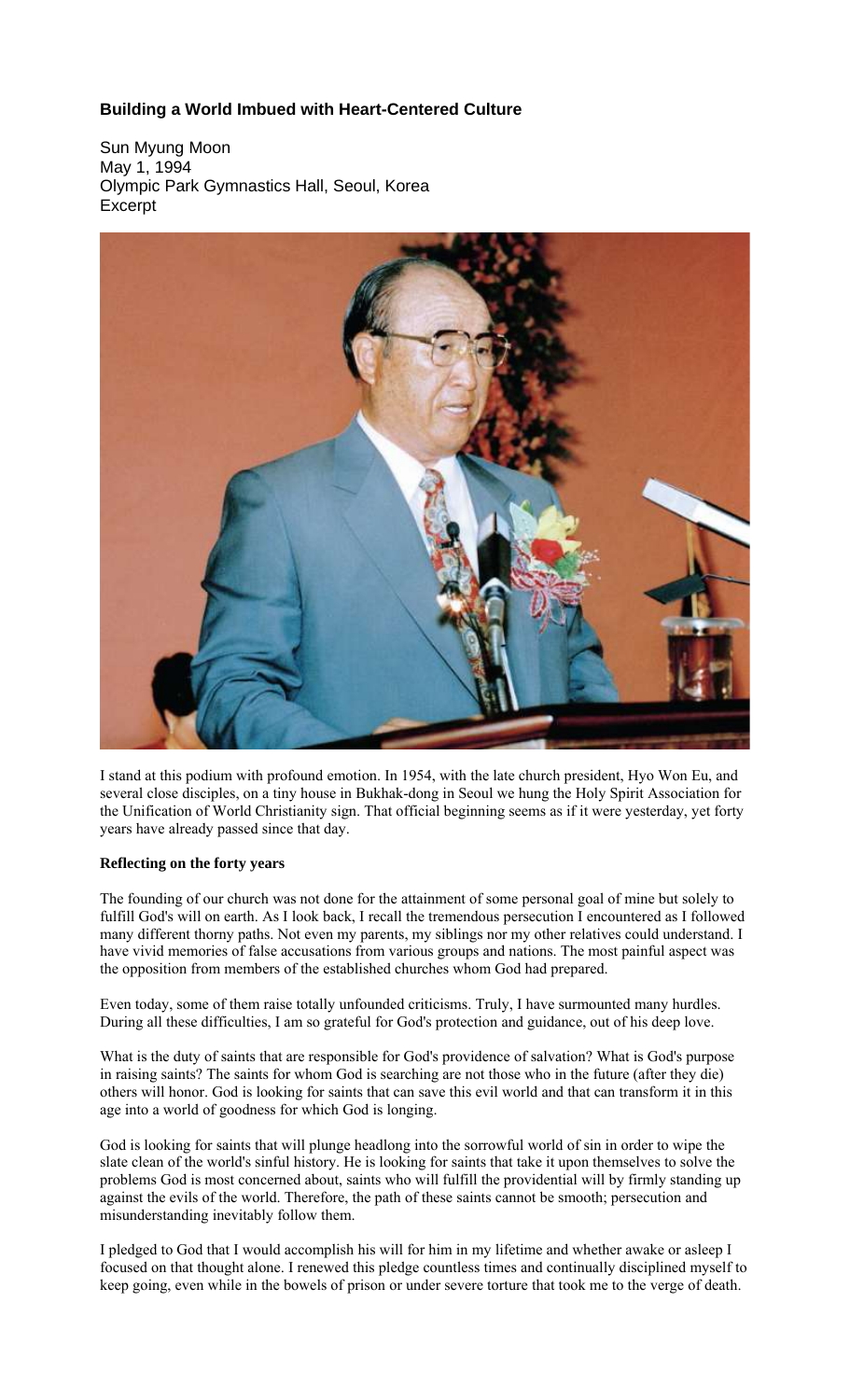## **Love motivated God**

God's will does not belong only to those that believe. God's will governs all people and all of creation. It is not something vague. God's will is to fulfill the purpose of the Creation, that is, the ideal that was in God's heart from the beginning of time. All things of the universe and humankind were created according to the purpose of the Creation.

Why would the eternal absolute God need to create? What does God absolutely need? Would it be material things, knowledge or power? If God wanted any of those things, he could create them at any time. God can conduct himself freely. The only thing that even God cannot control as he wills is true love. One can find true love only through a mutual relationship with a partner. One cannot feel love by oneself.

This is why God needed the material world as a counterpart. God created the world for the ideal of true love. We can look at the mineral kingdom, the plant kingdom or the animal kingdom (although they are at different levels) and see that they were all created in pairs of subject and object partners in order to be able to engage in give-and-take action, harmonize and complement each other.

Furthermore, human beings, as representatives of and the center of the created world, were made as the closest object partners for God's true love. For this reason, God needs human beings to realize his purpose for true love. From this perspective, we can understand how precious is the value of human beings as the object partners of God's true love.

God established true love as his ideal of creation, the highest and most absolute value. Even the absolute God desires to submit absolutely in front of true love. Likewise, humankind and the rest of creation, having been created through such a principle, become absolutely obedient in true love's presence. All of life's energies are interconnected and directed toward the higher level of true love. The order of the universe and the value of each created being are decided based on this principle.

The relationship between God, who has a heart of true love, and humankind is a vertical, parent–child, relationship.

Adam and Eve, whom God created as his son and daughter, were the first to receive God's parental love and experience the heart of children as they grew up. During their growth, they could also feel the heart of brother and sister for each other. Next, after being blessed in marriage by God, they were to become a couple. By loving each other, they were to experience the heart of a husband or wife. Finally, after having children and loving them as true parents, they were to feel the heart of parents and experience the parental heart through which God had loved them as children. These different experiences of the heart, the heart of a child, the heart of a sibling, the heart of a spouse, and the heart of parents, we called the "four great realms of heart."

The perfection of humankind requires a complete understanding of these four great realms of heart under God's true love. The foundation for this is the ideal family. A family that embodies the four great realms of heart is the smallest unit of humankind that fulfills God's ideal of creation.

God, the origin and Lord of true love, is in the position of a father that intends to bequeath unchanging true love to all people as his children.

Through true love, complete harmony and unity can be achieved. Furthermore, for those who receive this true love, the right to live together and the right to act together naturally ensue.

Therefore, as God's children, we can all move and work together with God. People who are intoxicated by God's true love would have joy and the ideal and they would naturally give true love to those around them and to their descendants. That would have been the fulfillment of the original ideal of the creation.

## **Heart-centered culture**

God wants a religion in a parental position to govern this age. God wants a religion whose followers live with parental hearts. I myself have been teaching true parent-ism, which means to educate each person to become a true parent that embodies this tradition. I guide people to first become true parents in the family and then to become true parents of their tribe by fulfilling their mission as tribal messiahs. We have to become a religion that embodies and practices the true parental heart in order to realize God's will in a world of conflict, hatred and evil. Religions that despise other religions or denominations and have contempt for them are a hindrance to the accomplishment of world peace and of God's providence.

A peaceful, harmonious world is destined to emerge. What, however, is the reality of the world around us?